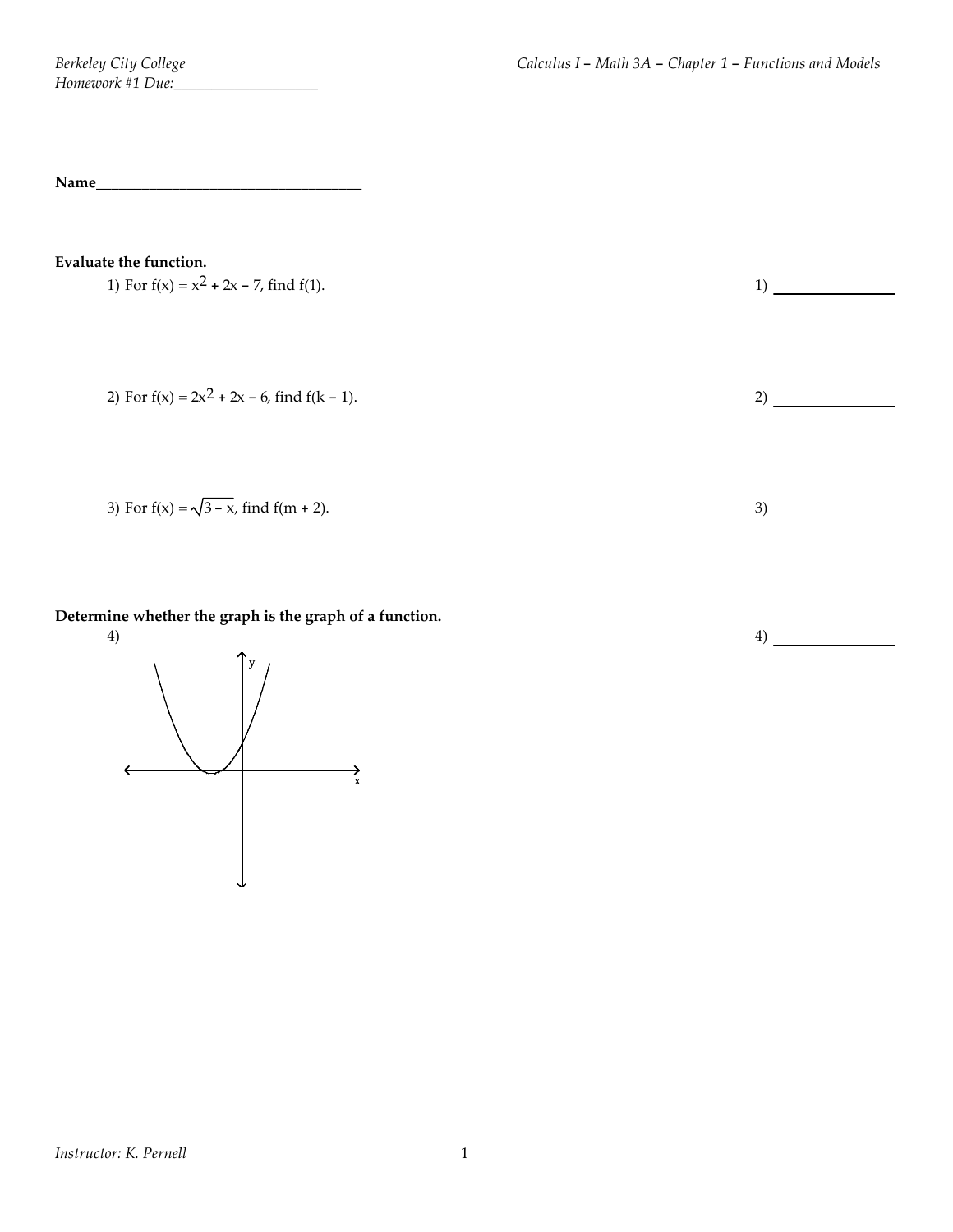

**For the given function, find and simplify [f(x + h) - f(x)]/h.** 6)  $f(x) = 7x + 3$  6)

7) 
$$
f(x) = \frac{1}{4x}
$$
 7)

8) 
$$
f(x) = x^2 + 7x - 6
$$

## **Find the natural domain of the function.**

9) 
$$
f(x) = \frac{6}{2x - 4}
$$

10) 
$$
f(x) = \frac{x - 8}{\sqrt{x + 8}}
$$

2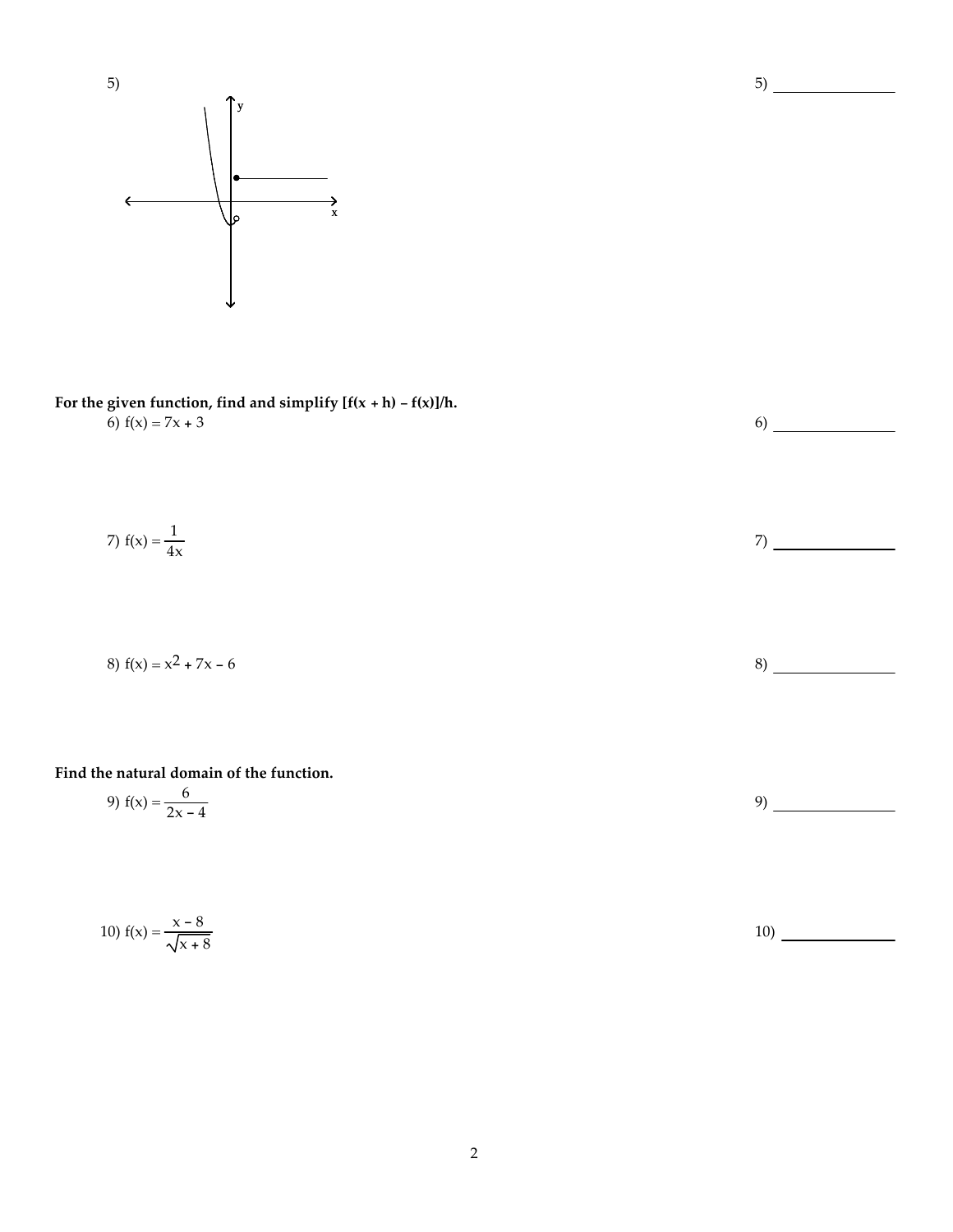11) 
$$
f(x) = \sqrt{9 - x^2}
$$
  
\n11)  $\underline{\hspace{1cm}}$   
\nDetermine if the function is even, odd, or neither.  
\n12)  $f(x) = -1$   
\n13)  $f(x) = 6x^4 + 2x + 8$   
\n14)  $f(x) = -8x^5 + 2x^3$   
\n15)  $f(x) = \frac{-3}{x^2 - 1}$   
\n16)  $f(x) = \frac{-6}{x - 4}$   
\n17)  $g(x) = \frac{-6}{x^2 + 9}$   
\n18)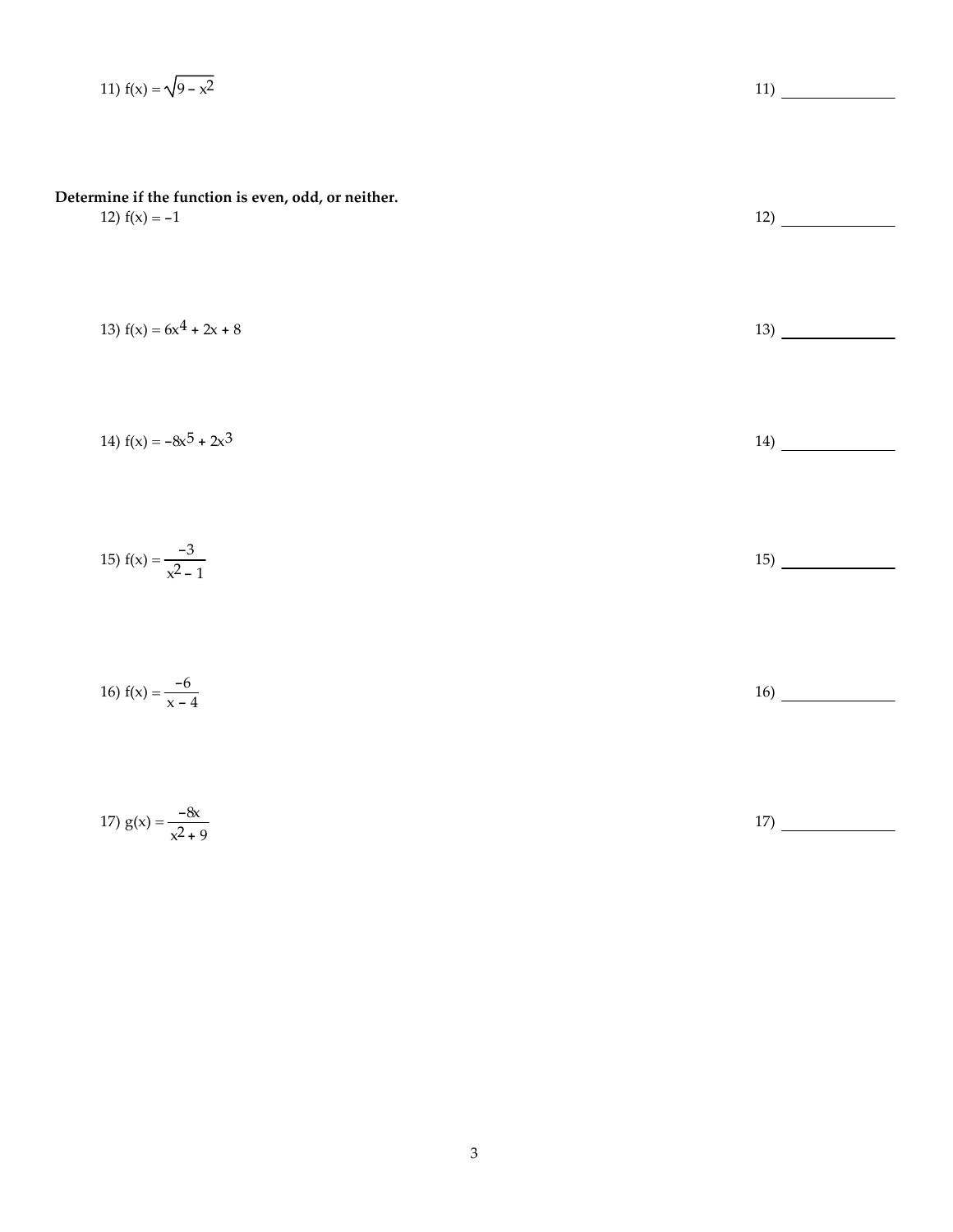### **Solve the problem.**

18) A box with an open top is to be constructed from a rectangular piece of cardboard with dimensions 10 inches by 20 inches by cutting out equal squares of side x at each corner and then folding up the sides as in the figure. Express the volume V of the box as a function of x.



19) A power plant is located on a river that is 600 feet wide. To lay a new cable from the plant to a location in a city 1 mile downstream on the opposite side costs \$175 per foot across the river and \$100 per foot along the land. Suppose that the cable goes from the plant to a point Q on the opposite side that is x feet from the point P directly opposite the plant. Write a function  $C(x)$  that gives the cost of laying the cable in terms of the distance x.



**For the given functions f and g, find the requested function or functional value.**

| 20) $f(x) = 7x - 9$ , | $g(x) = 9x - 4$ |
|-----------------------|-----------------|
| Find $f - g$ .        |                 |

21) 
$$
g(x) = -2x - 1
$$
;  $f(x) = -5x^2 + 3x + 5$   
Find  $\left(\frac{f}{g}\right)(-3)$ .

20)

19)

21)

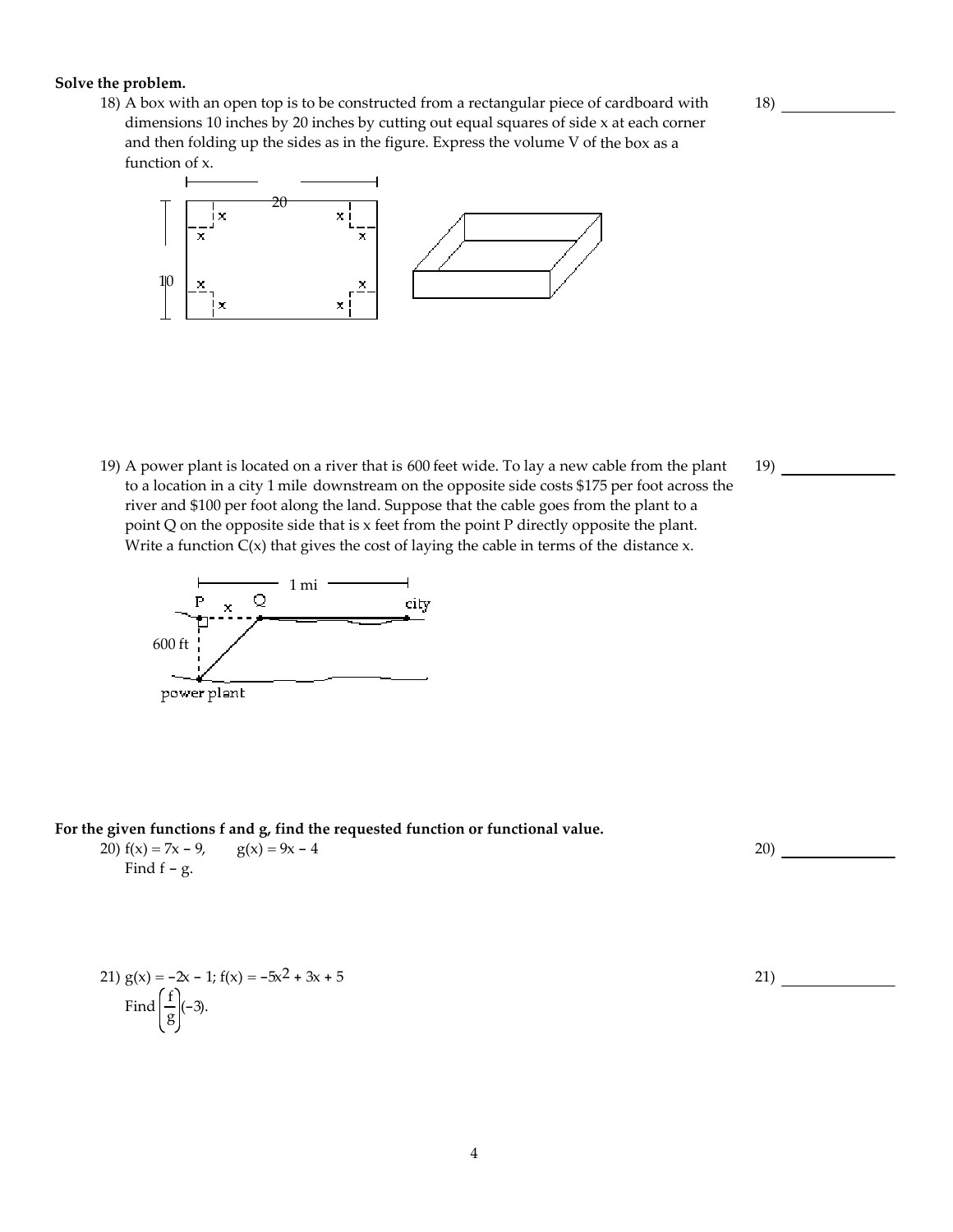**For the given functions, find the requested function or functional value.**

22) For  $f(x) = 8x + 6$  and  $g(x) = 3x - 1$ , find  $(f \circ g)(x)$ . 22)

23) For f(x) = 
$$
\frac{6}{x+8}
$$
 and g(x) =  $\frac{5}{7x}$ , find (f  $\circ$  g)(x).

24) For f(x) = 
$$
\frac{x-6}{10}
$$
 and g(x) = 10x + 6, find (g  $\circ$  f)(x).

**Sketch the requested graphs.**

25) Begin by graphing the standard square root function f(x)  $=\sqrt{x}$  as a solid curve. Then use transformations of this graph to graph the function g(x) =  $\sqrt{x}$  – 1 as a dashed curve.

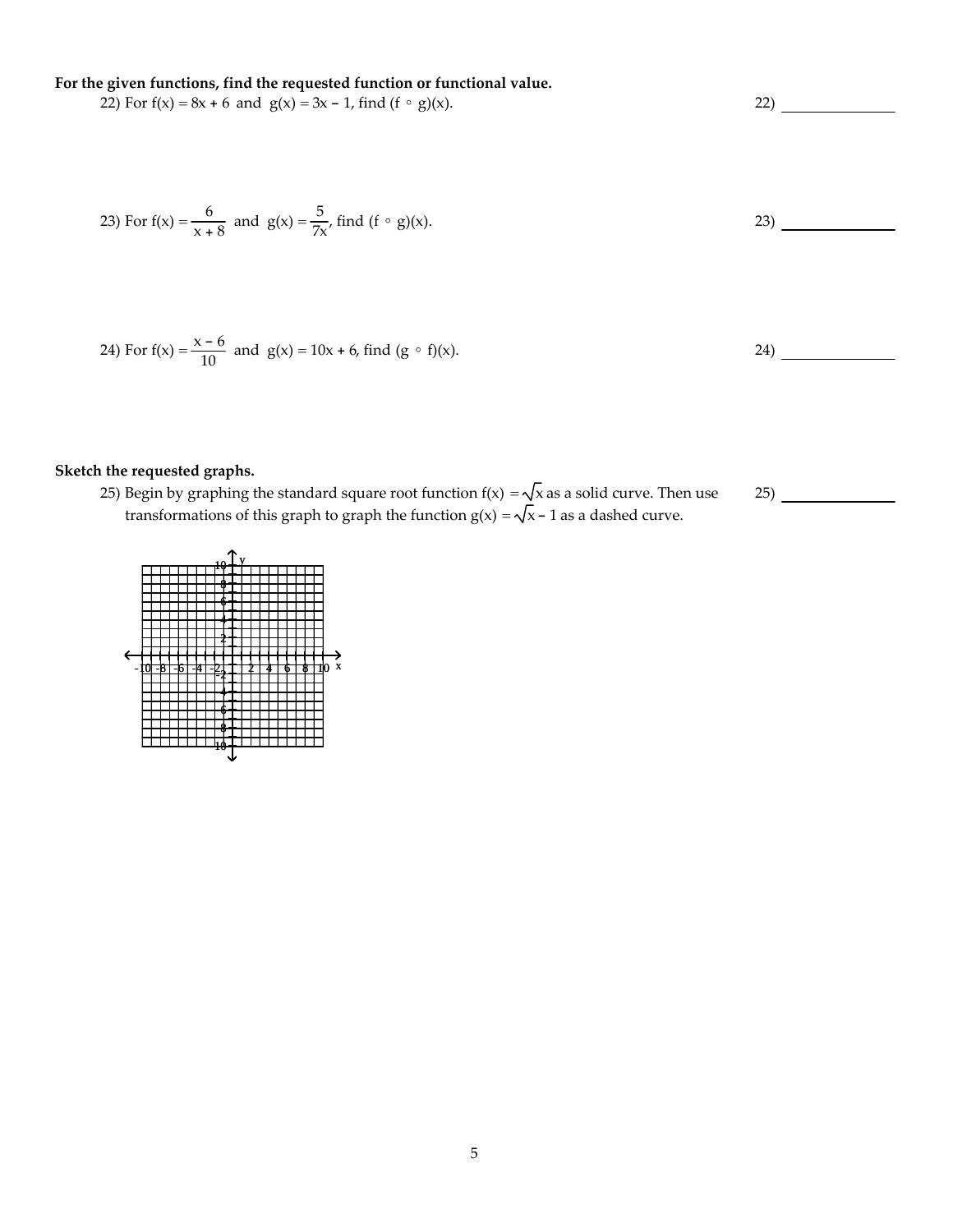6

26) Begin by graphing the standard square root function  $f(x) = \sqrt{x}$  as a solid curve. Then use transformations of this graph to graph the function  $g(x) = \sqrt{x + 2}$  as a dashed curve.

27) Begin by graphing the standard absolute value function  $f(x) = |x|$  as a solid curve. Then use transformations of this graph to graph the function  $g(x) = |x - 6| - 6$  as a dashed curve.

- 28) Begin by graphing the standard quadratic function  $f(x) = x^2$  as a solid curve. Then use
- - transformations of this graph to graph the function  $h(x) = (x 2)^2 + 6$  as a dashed curve.

 $10 + Y$ 8 6 4 2

-1<u>0 -8 -6 -4 -21 + + + + + + + + + + + +</u>

-10 -8 -6 -4 -2 2 4 6 8 10 x

-2 -4 -6 -8 -10

-2 -4 -6 -8 -10





26)

27)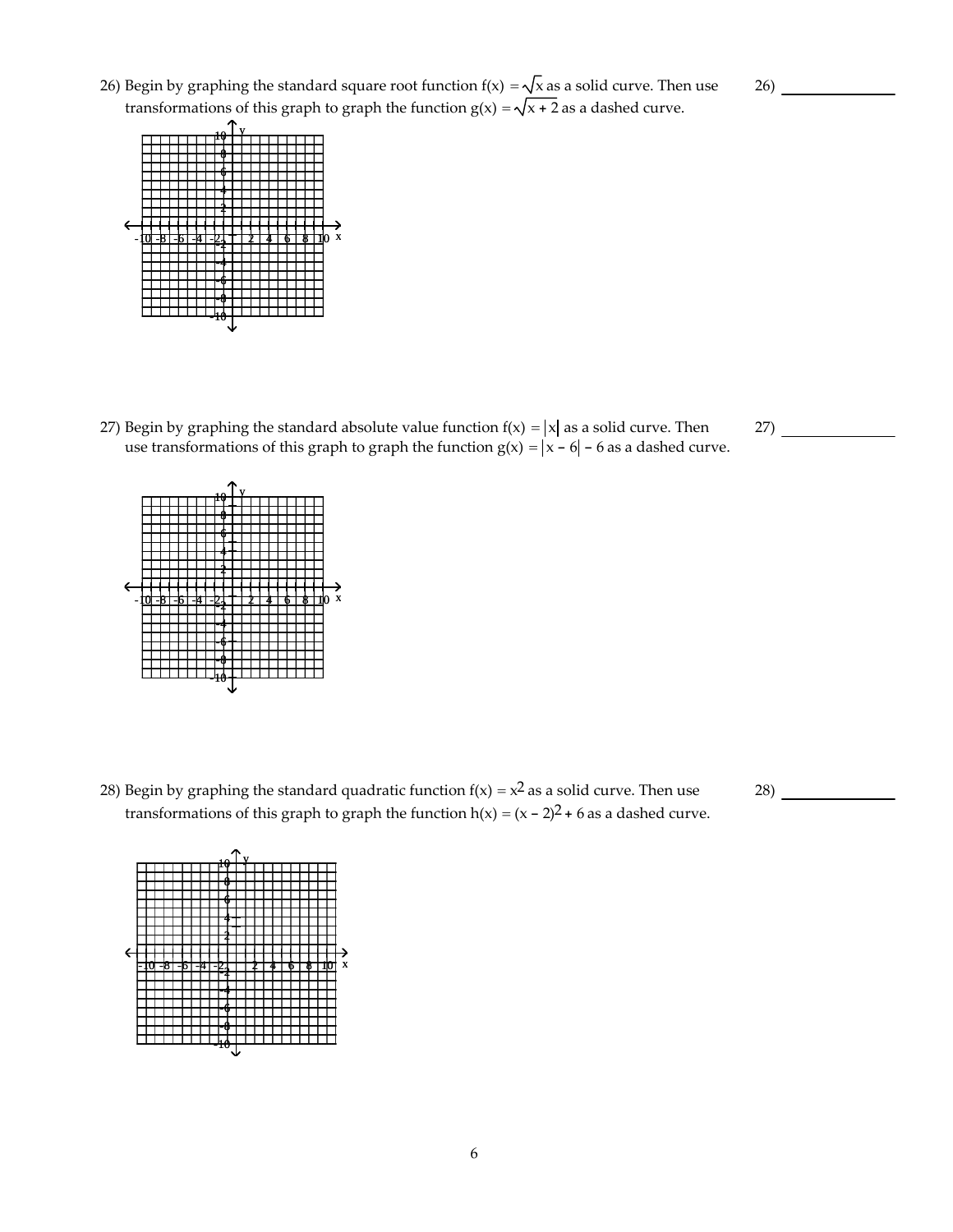**Find the inverse of the function.**

## **Graph the exponential function.**





29)  $f(x) = 2x + 3$  29)

30)  $f(x) = x^3 - 5$  30)

31)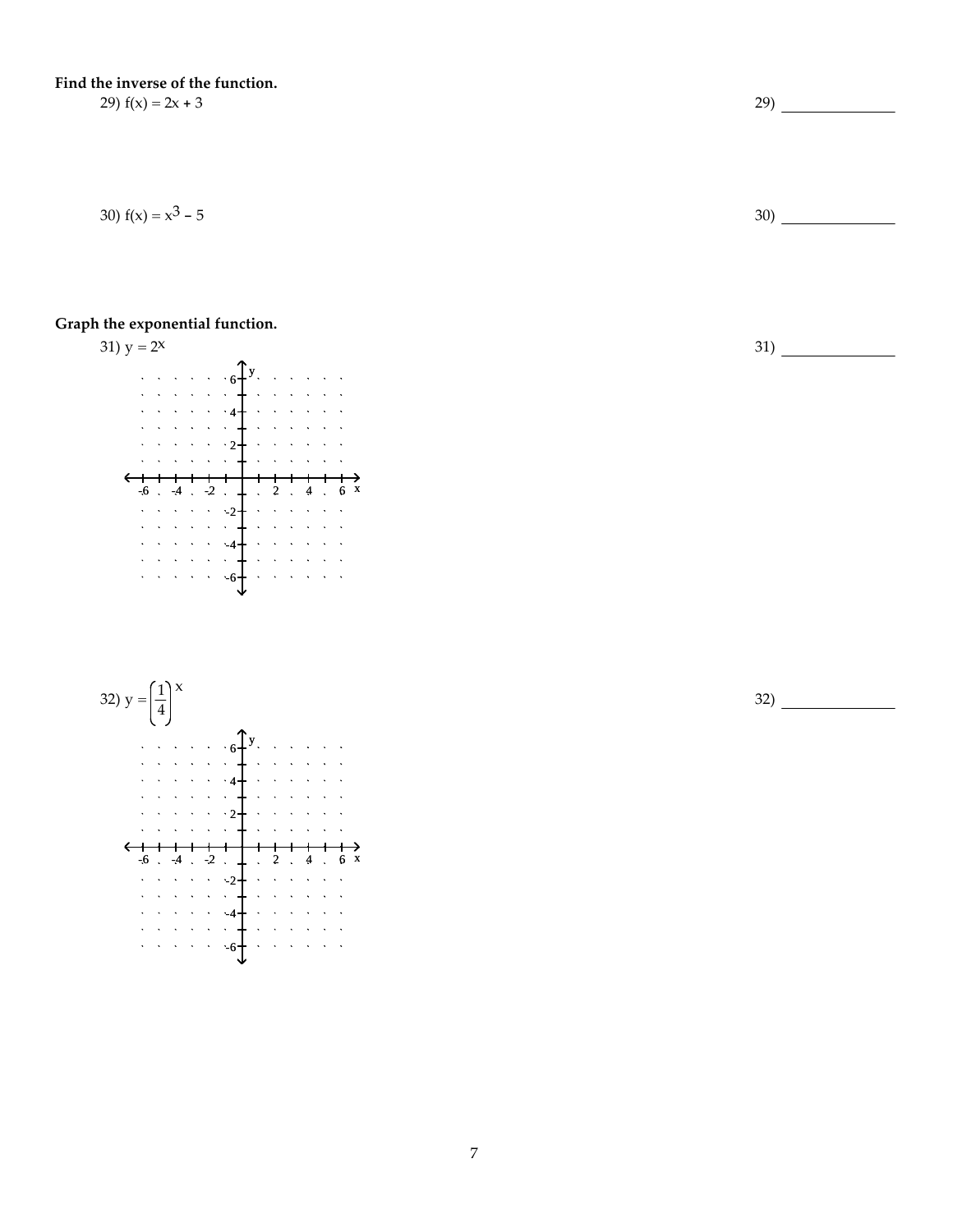## **Graph the function.**



**Solve for x.**

$$
35)\log_{7}\left(\frac{1}{x}\right) = 4\tag{35}
$$

$$
36) \log_2 5 + \log_2 x = 1
$$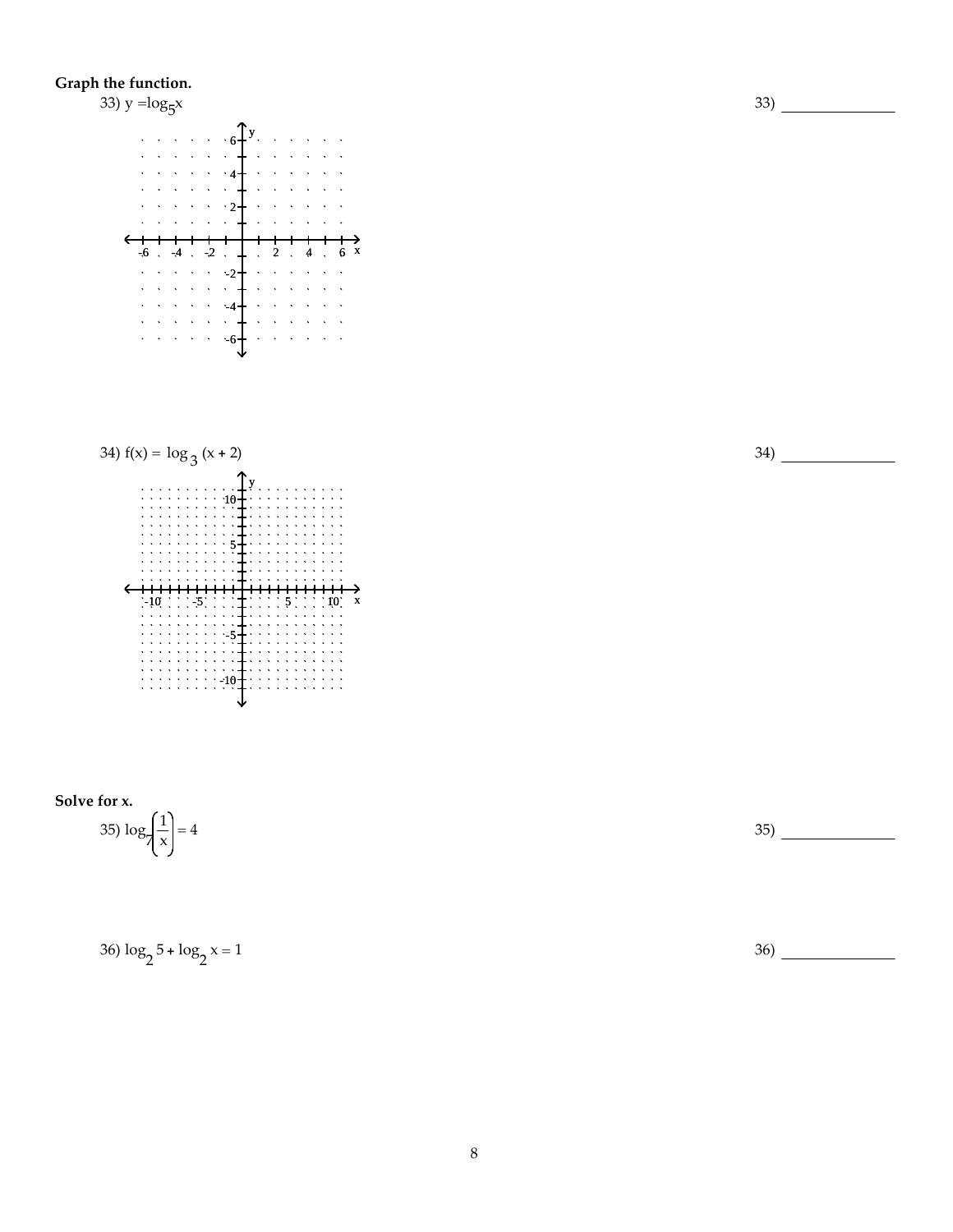| Solve the problem.                                                                                    |     |
|-------------------------------------------------------------------------------------------------------|-----|
| 37) Find the hydrogen ion concentration of a solution whose pH is 6.9. Use the formula                | 37) |
| $pH = -log[H^+].$                                                                                     |     |
|                                                                                                       |     |
|                                                                                                       |     |
|                                                                                                       |     |
|                                                                                                       |     |
|                                                                                                       |     |
| 38) If an earthquake measures 5.4 on the Richter scale, what is its intensity, I, in terms of $I_0$ ? | 38) |
| Use $R = log_{10}(I/I_0)$ .                                                                           |     |
|                                                                                                       |     |
|                                                                                                       |     |
|                                                                                                       |     |
|                                                                                                       |     |
|                                                                                                       |     |
| Express the angle in radian measure in terms of $\pi$ .                                               |     |
| 39) 330°                                                                                              | 39) |
|                                                                                                       |     |
|                                                                                                       |     |
|                                                                                                       |     |
|                                                                                                       |     |
|                                                                                                       |     |
| Convert the radian measure to degrees. Round to the nearest hundredth if necessary.                   |     |
| 40) $\frac{11\pi}{10}$                                                                                | 40) |
|                                                                                                       |     |
|                                                                                                       |     |
|                                                                                                       |     |
|                                                                                                       |     |
|                                                                                                       |     |
|                                                                                                       |     |
| Find the exact value of the trigonometric function. Do not use a calculator or tables.                |     |
|                                                                                                       |     |
| 41) $\sin\left(\frac{4\pi}{3}\right)$                                                                 | 41) |
|                                                                                                       |     |
|                                                                                                       |     |
|                                                                                                       |     |
|                                                                                                       |     |
|                                                                                                       |     |
| 42) $\cos\left(\frac{11\pi}{6}\right)$                                                                | 42) |
|                                                                                                       |     |
|                                                                                                       |     |
|                                                                                                       |     |
|                                                                                                       |     |
|                                                                                                       |     |
|                                                                                                       |     |
| Which answer choice is equivalent to the given expression?                                            |     |
| $43) \frac{1 + \sin x}{\cos x}$                                                                       | 43) |
|                                                                                                       |     |
|                                                                                                       |     |
|                                                                                                       |     |
| C) $\frac{\sin x}{1 - \cos x}$<br>A) $\frac{\cos x}{1 + \sin x}$<br>B) $\frac{\cos x}{1 - \sin x}$    |     |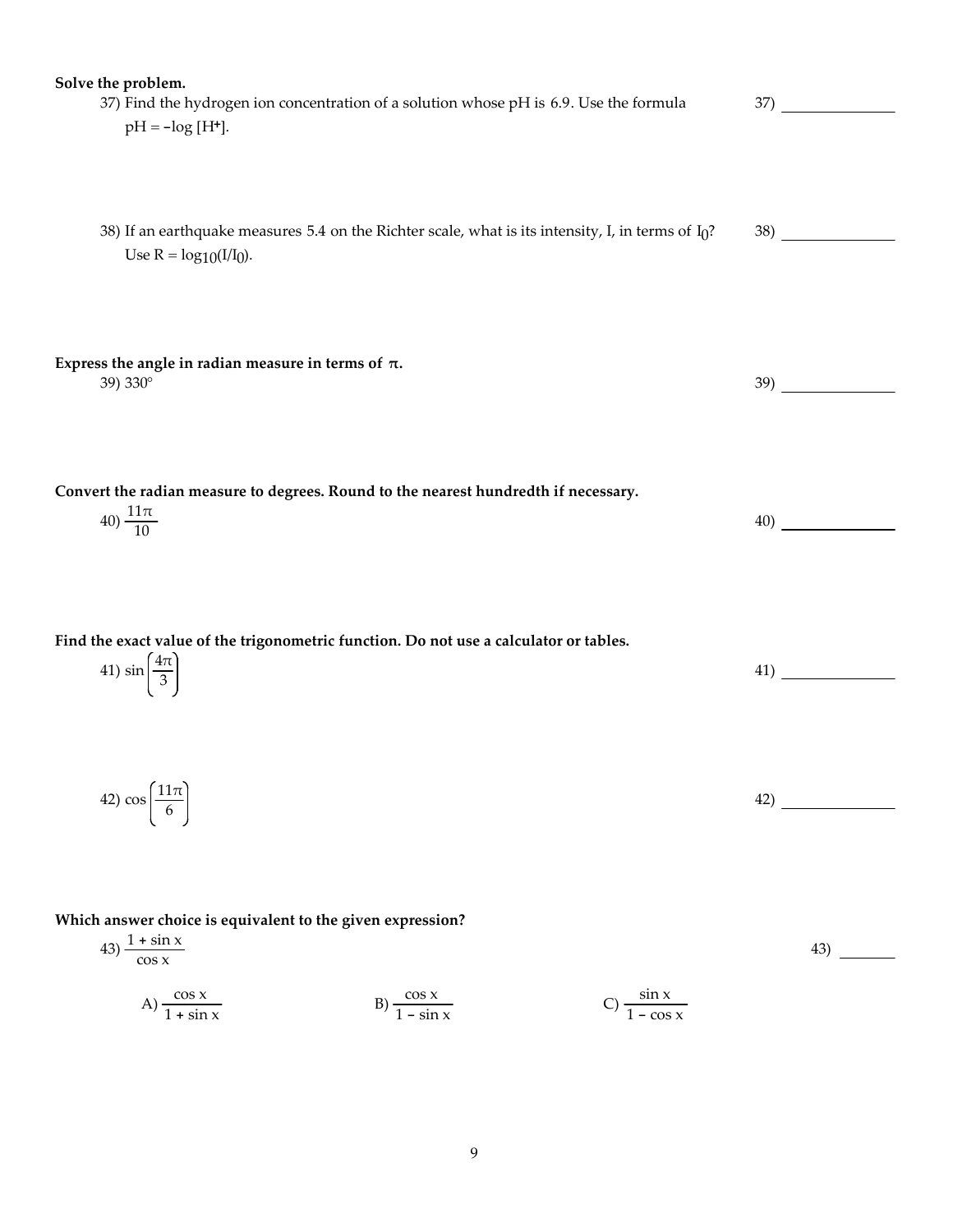**Find the period, amplitude, or shift.**

144) Find the period of 
$$
y = -5\cos(5x + \frac{\pi}{2})
$$
.

\n45) Find the shift for  $y = -4 + 2\sin(6x + \frac{\pi}{3})$ .

\n165. Find the shift for  $y = -4 + 2\sin(6x + \frac{\pi}{3})$ .

\n166. The formula is  $y = -4 + 2\sin(6x + \frac{\pi}{3})$ .

\n167. Find the exact value of the real number  $y$ .

\n168. The result is  $y = \arcsin\left(\frac{\sqrt{3}}{2}\right)$ .

\n169. The result is  $y = \arcsin\left(\frac{\sqrt{3}}{2}\right)$ .

\n160. The result is  $y = \arcsin\left(\frac{\sqrt{3}}{2}\right)$ .

\n161. The result is  $y = \arcsin\left(\frac{\sqrt{3}}{2}\right)$ .

\n163. The result is  $y = \arccos\left(\frac{\sqrt{3}}{2}\right)$ .

\n164. The result is  $y = \arcsin\left(\frac{\sqrt{3}}{2}\right)$ .

\n165. The result is  $y = \arcsin\left(\frac{\sqrt{3}}{2}\right)$ .

\n166. The result is  $y = \arcsin\left(\frac{\sqrt{3}}{2}\right)$ .

\n167. The result is  $y = \arcsin\left(\frac{\sqrt{3}}{2}\right)$ .

\n168. The result is  $y = \arcsin\left(\frac{\sqrt{3}}{2}\right)$ .

\n169. The result is  $y = \arcsin\left(\frac{\sqrt{3}}{2}\right)$ .

\n160. The result is  $y = \arcsin\left(\frac{\sqrt{3}}{2}\right)$ .

\n161. The result is  $y = \arcsin\left(\frac{\sqrt{3}}{2}\right)$ .

\n163. The result is  $y = \arcsin\left(\frac{\sqrt{3}}{2}\right)$ .

\n164. The result is  $y = \arcsin\left(\frac{\sqrt{3}}{2}\right)$ .

\n165. The result is  $y = \arcsin\left(\frac{\sqrt{3}}{2}\right)$ .

\n166. The result is  $y = \arcsin\left$ 

Find the formula for  $f^{-1}(x)$  for the function f. First indicate how the domain should be restricted so f has an inverse.<br>49)  $f(x) = 6 \cos 5x$  49) 49)  $f(x) = 6 \cos 5x$ 

50)  $f(x) = 9 \tan 4x$  50)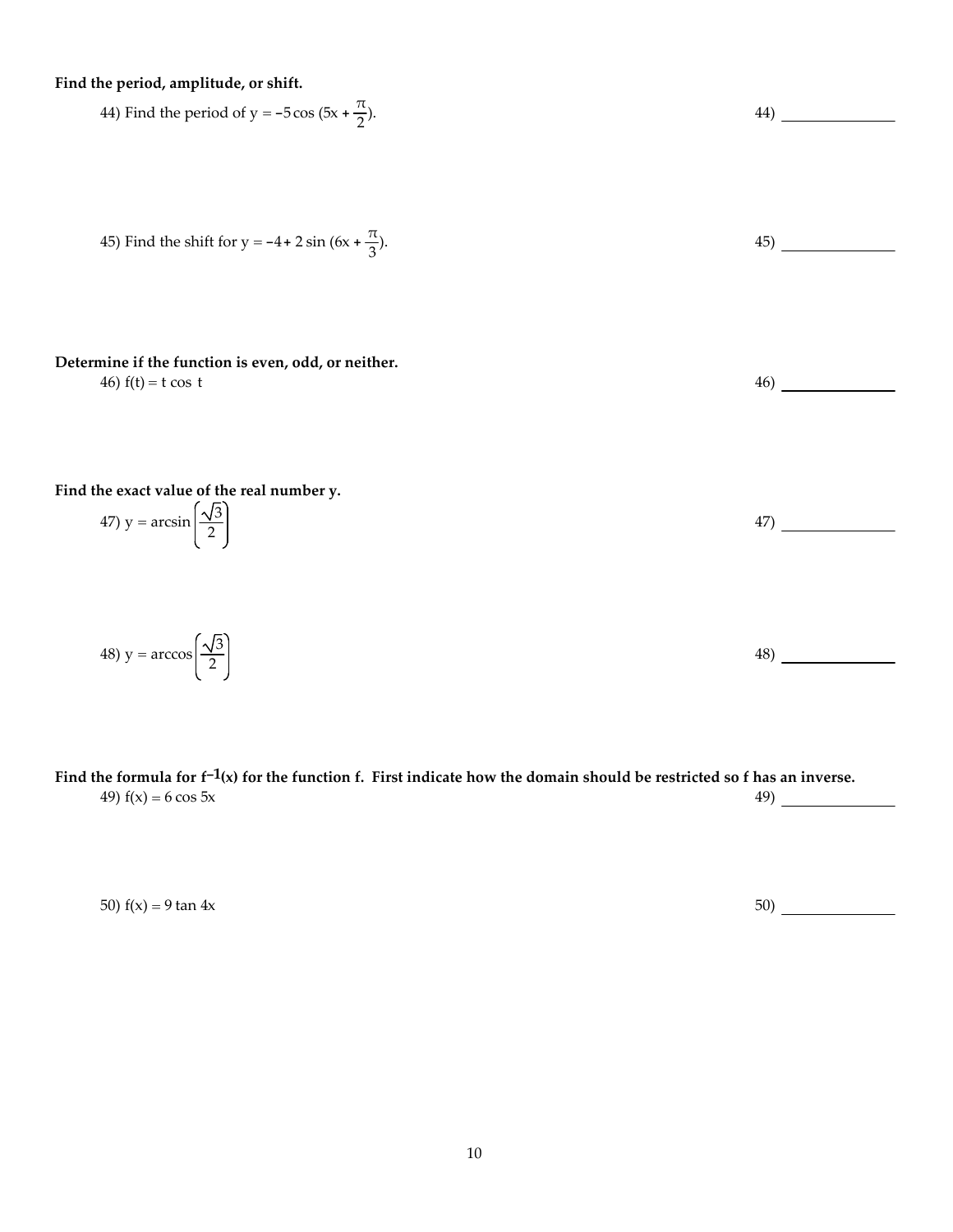# Answer Key Testname: 13FALL\_MATH3A\_CH1\_FUNCTIONS\_PROBS

 $1) -4$ 2)  $f(k - 1) = 2k^2 - 2k - 6$ 3)  $\sqrt{1 - m}$ 4) Function 5) Function 6) 7 7)  $\frac{-1}{4x(x+h)}$ 8)  $2x + h + 7$ 9)  $\{x: x ≠ 2\}$ 10)  $\{x: x > -8\}$ 11)  $\{x: |x| \le 3\}$ 12) Even 13) Neither 14) Odd 15) Even 16) Neither 17) Odd 18)  $V(x) = x(10 - 2x)(20 - 2x)$ 19)  $C(x) = 175\sqrt{x^2 + 600^2} + 100(5280 - x)$  $20) -2x - 5$ 21)  $-\frac{49}{5}$ 22)  $24x - 2$ 23)  $\frac{42x}{5 + 56x}$ 24) x 25) -1<u>0 -8 -6 -4 -2 + + + + + + + + + + + + +</u>  $10 + \frac{1}{2}$ 8 6 4 2 -2 -4 -6 -8 -10 26) -10 -8 -6 -4 -2 2 4 6 8 10 x  $10$   $\frac{1}{1}$ 8 6 4 2 -2 -4 -6 -8 -10 27) -10 -8 -6 -4 -2 2 4 6 8 10 x  $10 + Y$ 8 6 4 2 -2 -4 -6 -8 -10 28) -1<u>0 -8 -6 -4 -21 + + + + + + + + + + + + +</u>  $10<sup>1</sup>$ 8 6 4 2 -2 -4 -6 -8 -10 29)  $f^{-1}(x) = \frac{x-3}{2}$ 30)  $f^{-1}(x) = \sqrt[3]{x+5}$